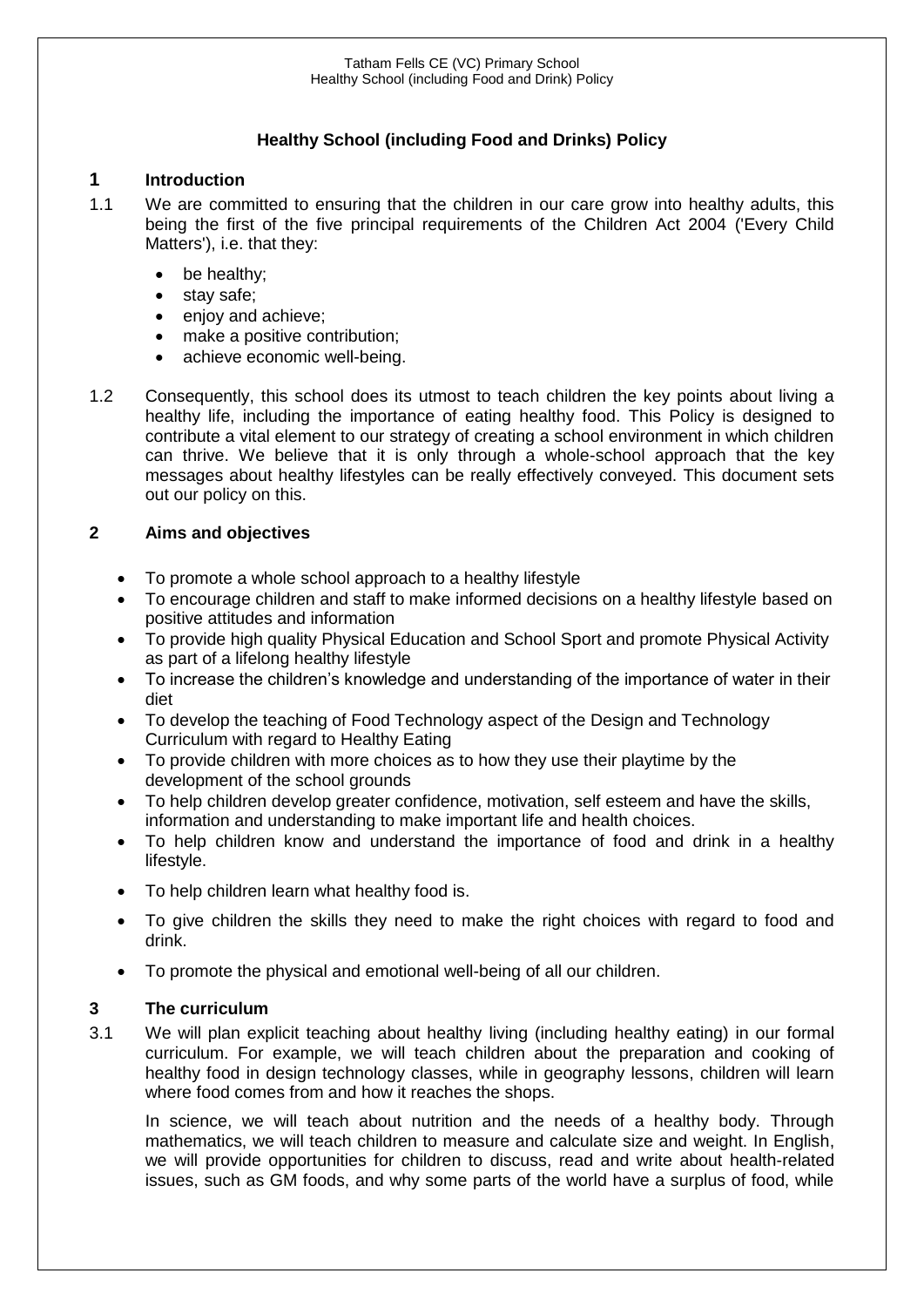other parts have famine. In religious education, children will learn about how food is valued in different societies, and the part food plays in religious custom and practice. In physical education, children will have the opportunity to learn how their body reacts to exercise, and the importance of food and drink to participation in sport and dance. In PSHE, children will have the opportunity to reflect on food-related issues such as how food is advertised, and how we can enjoy treats without damaging our bodies.

3.2 We will also promote healthy eating through the informal curriculum. For example, we will promote healthy eating regularly in assemblies. We will encourage children to participate in school games clubs and sports, and so learn the enjoyment of a healthy lifestyle. We will organise school visits to outdoor pursuit centres, and provide opportunities for children to explore the natural world. Our school site will be fully exploited in the interest of the children's physical and emotional development through playground activities.

## **4 The school environment**

- 4.1 We will ensure that our school environment promotes healthy living. We will not allow children to bring sweets, crisps or chocolate into school at any time.
- 4.2 We will not give sweets or chocolate as prizes or rewards in school.
- 4.3 We will not have vending machines on the school site that dispense sweets or chocolate.
- 4.4 We will encourage children to drink plenty of water by encouraging them to bring a bottle of water into school for use at any time, access to cooled water, and regular opportunities to drink water throughout the day.

### **5 School lunches**

- 5.1 We will serve only healthy food and drink for our school lunches. The lunches will be prepared by our school contractors, who will not be granted a tender unless they make a commitment to provide healthy food. A basic requirement will be that they provide a vegetarian option each day, that they always serve vegetables and fruit, and that all lunches have a balanced nutritional value.
- 5.2 The parents or carers of children who bring packed lunches will be made aware of our healthy-school policy, and given clear guidance about what should be included in a healthy packed lunch.

## **6 Provision**

- County Catering Services provides the School Meal provision,
- The pupils are encouraged by the catering and school staff to make healthy choices.
- Water and milk is provided at lunchtimes and pupils are encouraged to bring named water bottles to school to access water at other times. Drinking fountains are provided in school. Pupils are taught about the health benefits of water.
- After physical activity and during hot weather, children will be encouraged to drink more water.
- Reminders are given in newsletters.
- Hygiene water bottles will be taken home daily to be washed.
- Fruit is given out at break times.
- We grow in season vegetables and fruits and are encouraged to cook and eat these and share with the rest of school.
- Cooking is a part of the Curriculum throughout the school and an emphasis is placed on healthy eating.
- Foundation Stage and Key Stage 1 pupils are provided with a healthy food snack daily.
- School actively partakes in the Fruit and Vegetable Scheme.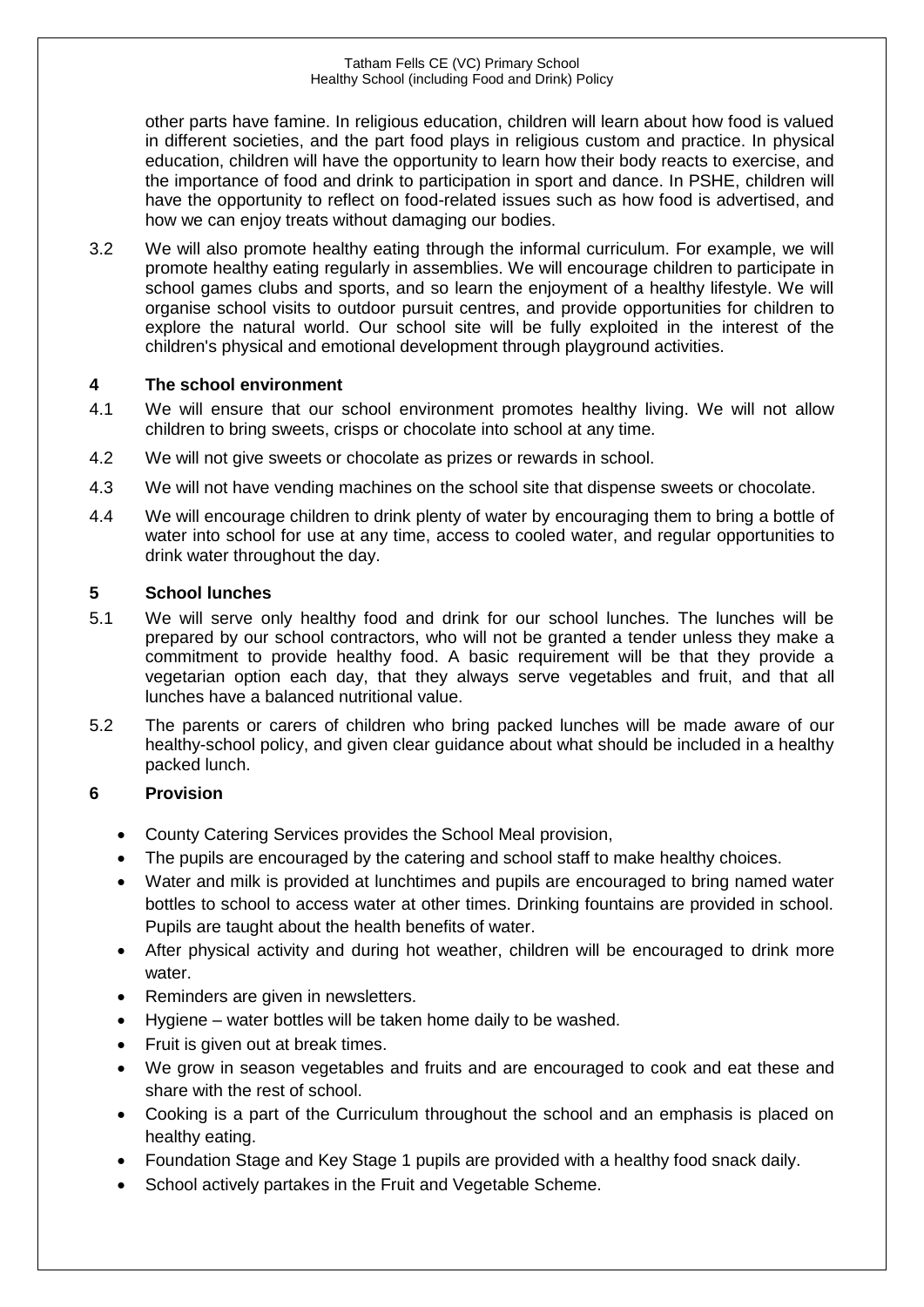#### Tatham Fells CE (VC) Primary School Healthy School (including Food and Drink) Policy

• Sweets should not be given as rewards for achievement, good behaviour or effort – alternative rewards will be discussed.

The food standards do not apply to:

- Parties or celebrations to mark religious or cultural occasions.
- Fundraising events.
- Food used in teaching food preparation and cookery skills.
- Food brought in on an occasional basis by parents or pupils.
- Prizes for competitions or other events.

### **7 School Lunches – County Catering**

For schools included in this agreement with Lancashire Caterers our caterers will:

- Ensure lunch menus comply with the school lunch nutritional standards, including having the menus nutritionally analysed and providing schools with documentary evidence of compliance when requested.
- All other food served in school by our caterers will comply with the regulations.
- Ensure food used for school catering does not contains additives suspected or known to be a problem for sensitive people, does not contain artificial sweeteners and does not contain hydrogenated fats.
- Not knowingly use any food ingredients that have been genetically modified. Contracts with suppliers will stipulate this.
- Cater for special diets, at no additional cost, when requested on medical, cultural or religious reasons.
- Promote and market healthy school meals in our school, help pupils make healthy choices and attend school councils to discuss school catering when required.

### **8 Role of parents and carers**

- 8.1 We will work closely with parents and carers to ensure that the messages about food and drink we give in school are reinforced and supported at home.
- 8.2 We expect all parents and carers who send their children to our school to respect our healthy food policy and to support it fully through the food they give their children to bring to school.
- 8.3 We will hold parent meetings each year to explain to parents and carers the importance we place on healthy eating, and why we endorse this policy.

### **9 Monitoring and review**

9.1 The governing body will monitor this policy to ensure that our children are taught the importance of healthy eating. It will be reviewed on a regular basis, and at least once every two years.